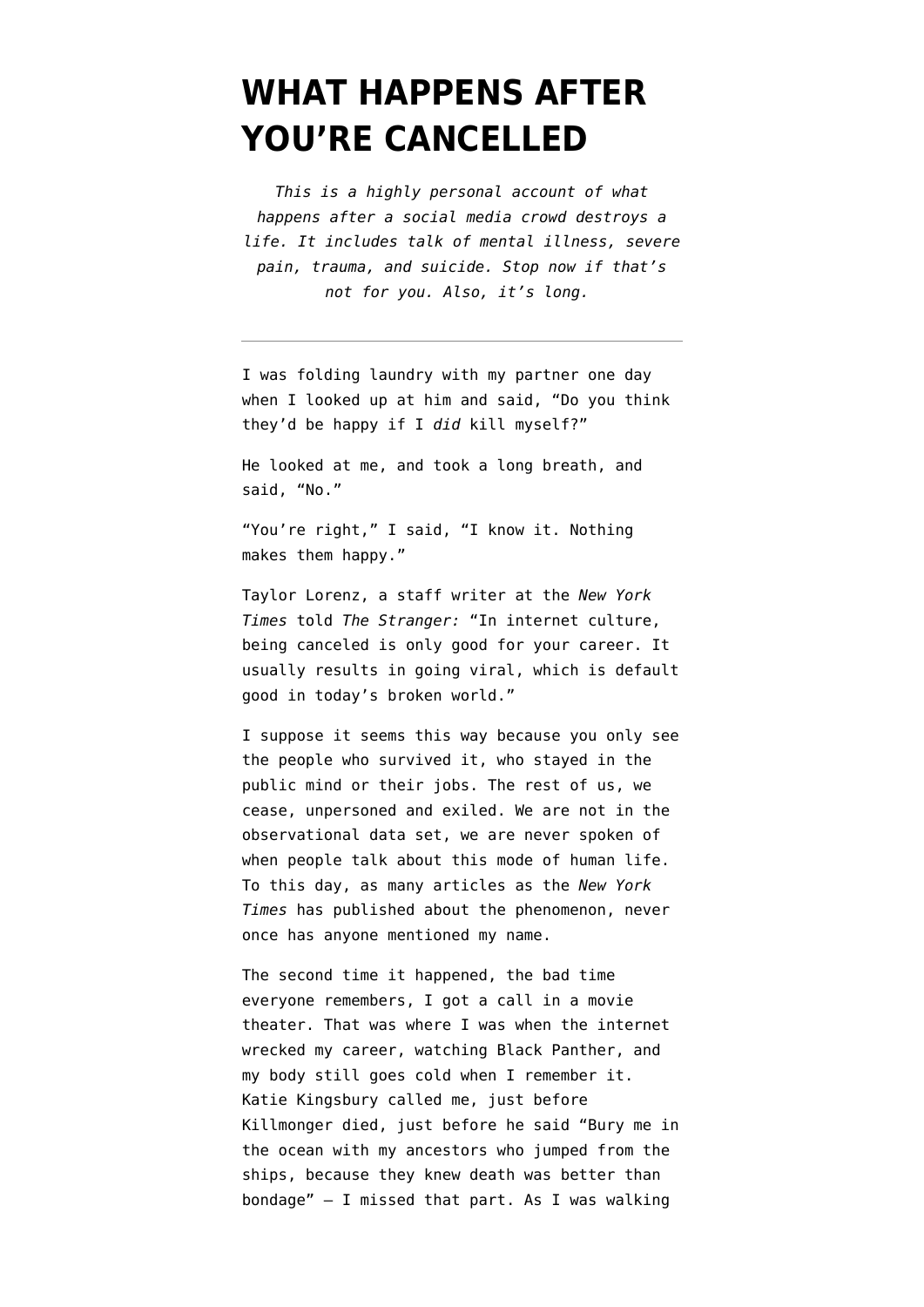out, she asked me if I'd tweeted something, and I was confused by it. I said, "That doesn't sound like me." It turned out it wasn't my tweet, it was a nine-year-old retweet of John Perry Barlow, an angry clap back at racists shortly after the first Obama election, and it contained the N word.

In the next hours, people would dig up tweets and display them out of context to paint me as an unrepentant racist and homophobe. I never had a chance, before I got home from the theater I was fired from my new job. The Times never asked me to explain the tweets. By the time the King of Wakanda was landing in Oakland, my life as I had know it was gone.

The only tweet anyone at the Times asked me about (after that initial call) was one where I was angry tweeting criticism of the Times' coverage of the Michael Brown shooting. It was a tweet saying that I'd make a lot more money as a racist at the New York Time than I was making then, right after they'd published their "Michael Brown was no angel" article. I didn't stop with the tweet. I wrote a satirical piece making fun of how the Times and other outlets covered Brown's death and other police shootings, about how no one could be good enough to make the conventional media question the police, called [Man Killed by Local Police in the](https://medium.com/message/man-killed-by-local-police-in-the-province-of-judea-699fc0455403) [Province of Judea.](https://medium.com/message/man-killed-by-local-police-in-the-province-of-judea-699fc0455403)

I've spent a lot of my career weaving in elements of satirical bait-and-switch into my commentary and articles, and plenty of the bait without the switch was on display that day. I realized I couldn't counter it, not all of it, and really not even a bit of it. No one was listening.

Online crowd stomping someone is like a sealioning of mythic proportions, where the crowd tempts you to think if you could just explain it would be OK, but it's not true, it's a lie that fucks with your head, a crowd screaming why are you hitting yourself while also telling you to kill yourself.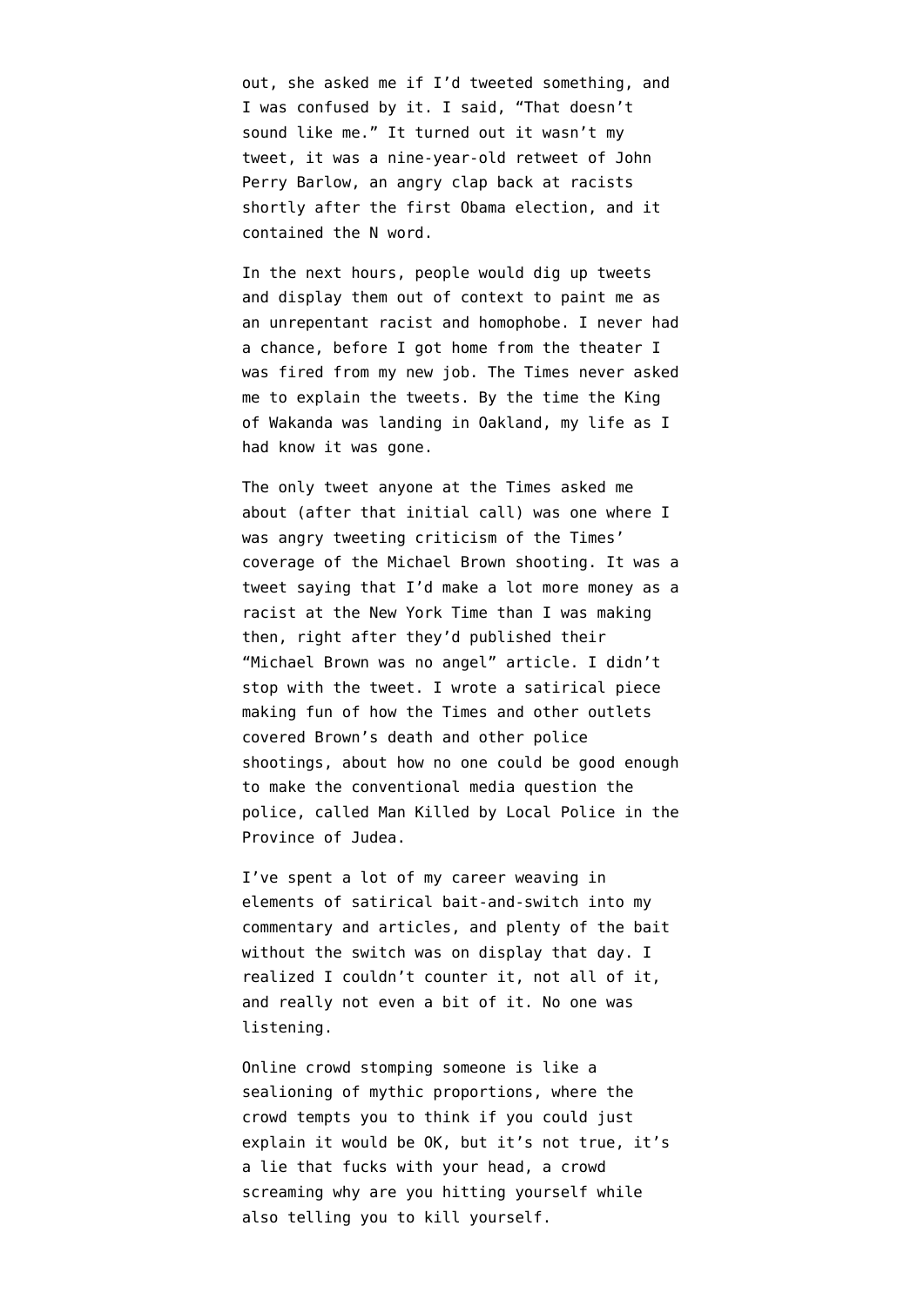It's not that the crowd used my weaknesses against me, it's that they used my strengths. My pacifism, my work with weird and marginalized communities, my love of flawed people, my humor, my long thoughts and hopes about complicated moral topics, these were all used to reduce me to nazi sympathizer, a homophobe, a white supremacist.

So many of the things people brought up and threw at me weren't my mistakes at all, but things I'm proud of, like [trying to argue an](https://medium.com/message/context-collapse-architecture-and-plows-d23a0d2f7697) [anon out of making rape jokes at a feminist](https://medium.com/message/context-collapse-architecture-and-plows-d23a0d2f7697) on Twitter.

And then my colleagues in American journalism did me dirty. They ran with the crowd, releasing fast articles without any more context than Twitter and Facebook, without talking to me or trying to understand what was happening. [Not](https://www.wired.com/story/the-ny-times-fires-tech-writer-quinn-norton-and-its-complicated/) [all,](https://www.wired.com/story/the-ny-times-fires-tech-writer-quinn-norton-and-its-complicated/) but most. Enough that I knew I wouldn't get work again, that anyone who googled me would not speak to me again. And yes, they'll complain I didn't get back to them. But I was nine hours ahead of the west coast and overwhelmed. I had just been fired, I was preparing for spinal surgery, and I needed to sleep.Or at least, I needed to try to sleep.

The New York Times apologized for hiring me, but it would be years before anyone would apologize to me. It would be even more time before I found my anger. But it helped when I did.

> *You don't know me, you assholes. You don't even think that matters. All that matters is the last thing you saw, and feeling like you're better than other people. You're like the amnesiac goldfish of self-righteous hatred.*

But then, I also know why they did it, I spent years studying and trying to understand exactly the forces that wrecked me that day. I had written about them, had spoken to the situations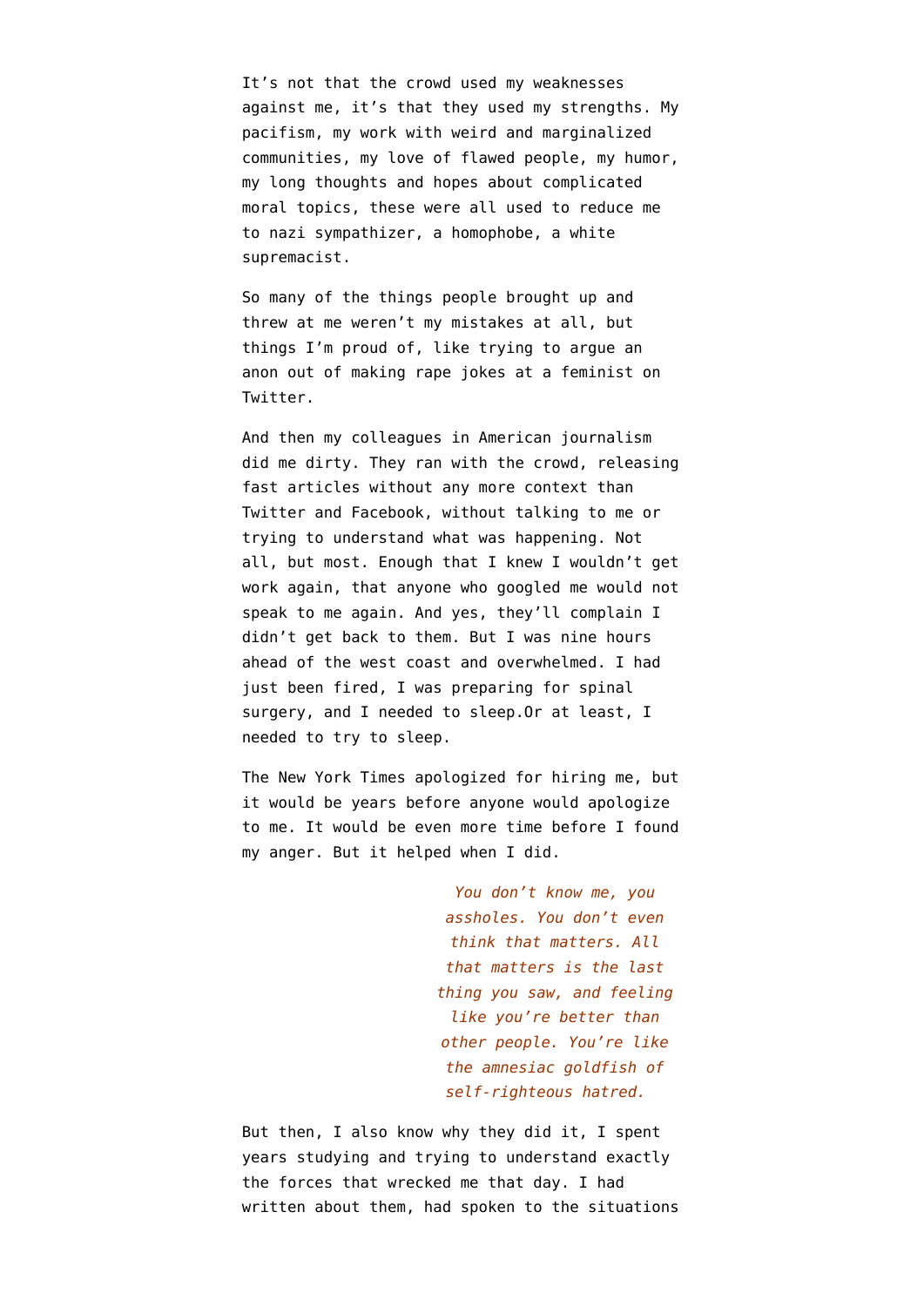in which they arise, had suggested ways of making the internet better. Education, mostly, and creating the cultures you want to see on the net through active moderation, among other things. Maybe someday I'll be able to write about it again.

That February 2018, I was in a level of pain hard to fit into words. I was struggling to type, I'd all but lost the use of my left hand and my right was starting to fail too. [I had](https://medium.com/@quinnnorton/learning-from-pain-6cddfc587512) [written about the pain the five months before](https://medium.com/@quinnnorton/learning-from-pain-6cddfc587512), but it hadn't improved since then. That's what the spinal surgery I was preparing for was supposed to fix. This was the final cut on top many years of agony, physical and emotional. I explained everything as best I could in those days following my firing. I wrote about [my](https://www.emptywheel.net/2018/02/26/we-have-to-build-the-future-out-of-the-past/) [philosophy,](https://www.emptywheel.net/2018/02/26/we-have-to-build-the-future-out-of-the-past/) I wrote about what [the Times and the](https://www.theatlantic.com/technology/archive/2018/02/the-new-york-times-fired-my-doppelganger/554402/) [crowd had done to me](https://www.theatlantic.com/technology/archive/2018/02/the-new-york-times-fired-my-doppelganger/554402/), the how and the why. Often I wrote by dictating notes into my phone, because typing was so painful and difficult. I hoped someone in journalism would retract their claims about me, but no one did. Regular people did, they still do. Sometimes out of nowhere someone on Twitter will say, I was in the mob, and I'm sorry. Not every article was a hit piece, but mostly they were, and none, not a single one that I could find, ever criticized my writing as racist or homophobic. Just me, on social media, in snippets no one wanted to understand.

Publications I was talking to replied that obviously they couldn't work with me now. People who knew me apologized quietly, but with a few exceptions, they just felt like if they stood up for me they'd be destroyed by the mob too.

Friends, horrified by what happened to me, retreated from the internet. I found myself comforting them. I'd say the internet was not all bad, it was mostly wonderful, and that I would be OK. The first was true, the second, I still don't know.

When the chips were down I found out I was mostly alone. It wasn't the first time I felt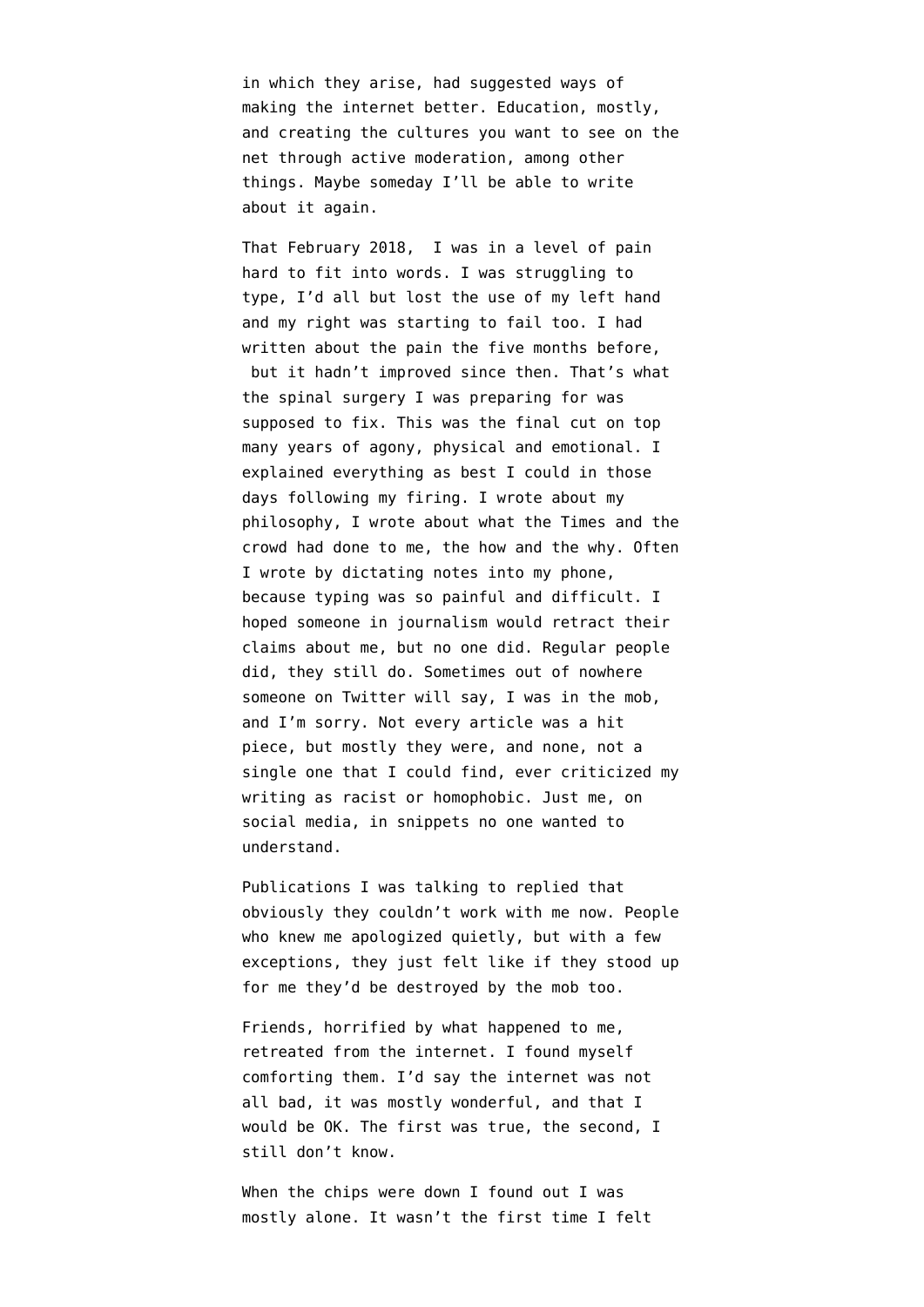that. It wasn't the first time a crowd came for me, nearly drove me to the point of self-harm.

I'd felt it five years earlier, when the media and public went looking for a bad guy to blame for Aaron's suicide. There were bad guys, MIT and the prosecution, US Attorneys Stephen Heymann and Carmin Ortiz, but they were safe behind the walls of institutional power. The crowd came for me for the same reason Heymann did: because I was powerless and easy to exploit and they wanted blood.

I was at my girlfriend's flat in London the morning Aaron died. I woke up and opened my laptop to see mails and messages from everyone saying to call them, and that it was about Aaron. I said something like "No, no, what did you do, you didn't do it no no no" and, of all things, pulled up Wikipedia. There, on the page, was Aaron's end date. As I recall it, I just rocked and cried and said "no no no you didn't do it" until I had to explain it to my girlfriend. She fed me and looked after me while I booked my way back to New York and then Chicago for the funeral. I went to a conference and did a presentation on Anonymous. Everyone told me I didn't have to, including the organizers, but I wanted the distraction. I wanted to go through the motions of a normal life I already knew was never going to be normal again.

I met a filmmaker friend of mine at the conference. He hadn't known Aaron, but now he was surrounded by people who had, and he wanted to understand more. He did a few interviews with me and other people, and said he thought this might be a short film. I looked him in the eye and said, "this is a feature length film." He was thoughtful and silent. Later, with the camera rolling, he asked me why so many people cared so much about Aaron, and I said, "He was the internet's own boy, and the old world killed him."

That film, [Internet's Own Boy](http://www.takepart.com/internets-own-boy/index.html), would be shortlisted for the Oscars.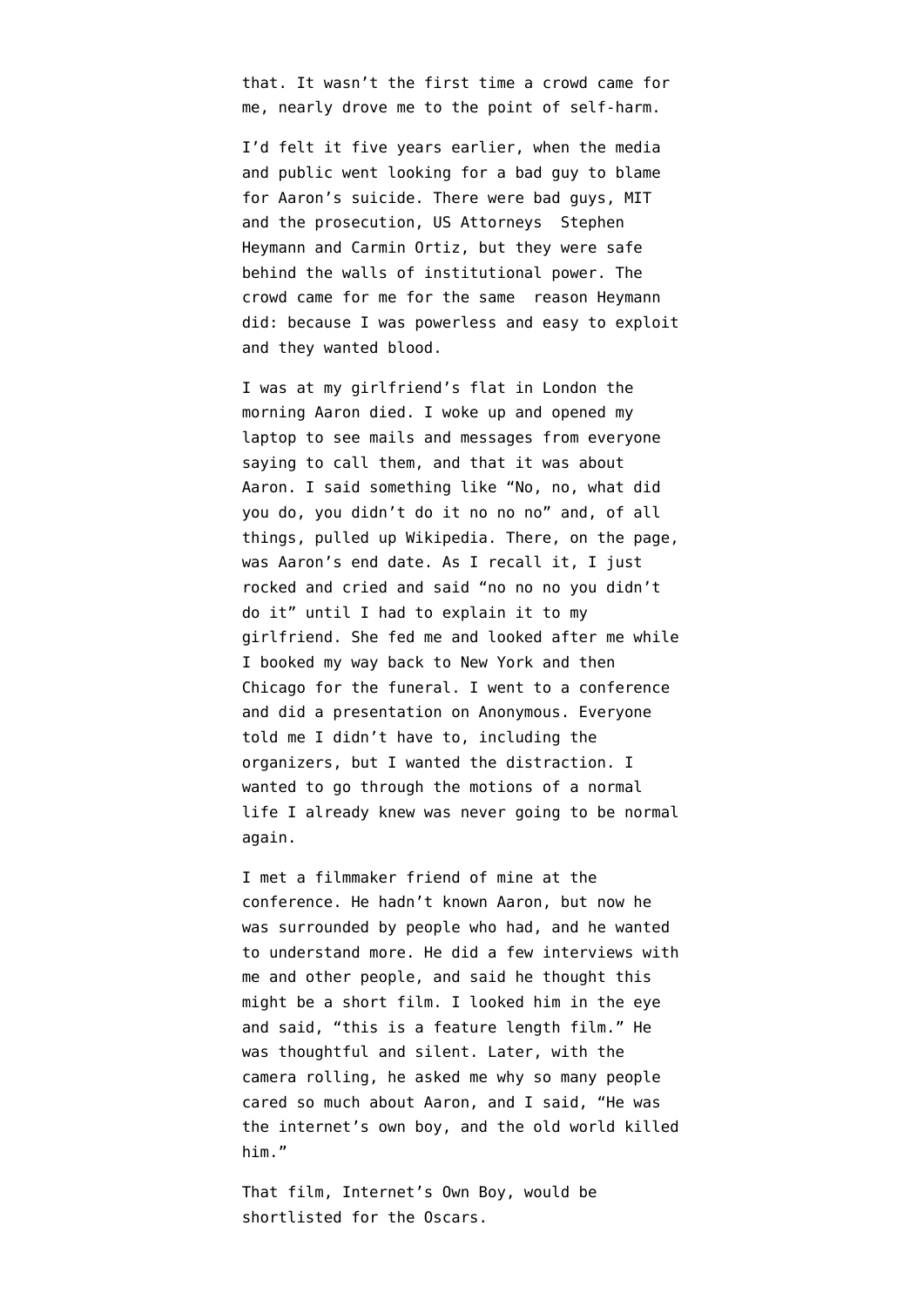What I didn't tell Brian that day was the complicated role I played in Aaron's prosecution, or the complicated roles we played in each other's lives. That would come out later, in the movie, and in articles, including my own. [I would bring most of it out](https://www.theatlantic.com/technology/archive/2013/03/life-inside-the-aaron-swartz-investigation/273654/#disqus_thread), but already under attacks from people who wanted someone to suffer for what had happened to Aaron. I'd been on and off in a romantic relationship with Aaron for years, and we had both struggled with depression in that time, even before he was arrested while riding my bike in Cambridge.

We'd gone through his arrest and investigation together. I was so angry at him, though you must understand, not for downloading journal articles. I was angry he hadn't told me what he was doing. When I was being questioned by the Secret Service they couldn't believe that I didn't know, because we were so close. I wanted to pound on the table and explain that if I'd known they would never have. There wouldn't be a laptop in Evidence, purchased with my credit card, there'd be a smoking crater where the JSTOR server used to be and not a shred of evidence that lead anywhere. Aaron wasn't that kind of hacker. I, on the other hand, had done plenty of things no one ever caught me for.

My lawyers, who were terrible and sold me down the river, had advised me not to say that to the prosecution. They were probably right about that at least.

Aaron was so angry at me for meeting with them on my lawyers' advice. He was right, but I didn't know that. He was angry at me for betraying him, but not the way everyone thinks. I was the only one he told when he was suicidal, which was often during the investigation. One day I blurted it out to his lawyer on a speakerphone call. "Aaron is suicidal," I told him, but he didn't respond and Aaron hung up and yelled me that his lawyer wouldn't care and it didn't matter. I wouldn't know that his lawyer had tried to act on that information until after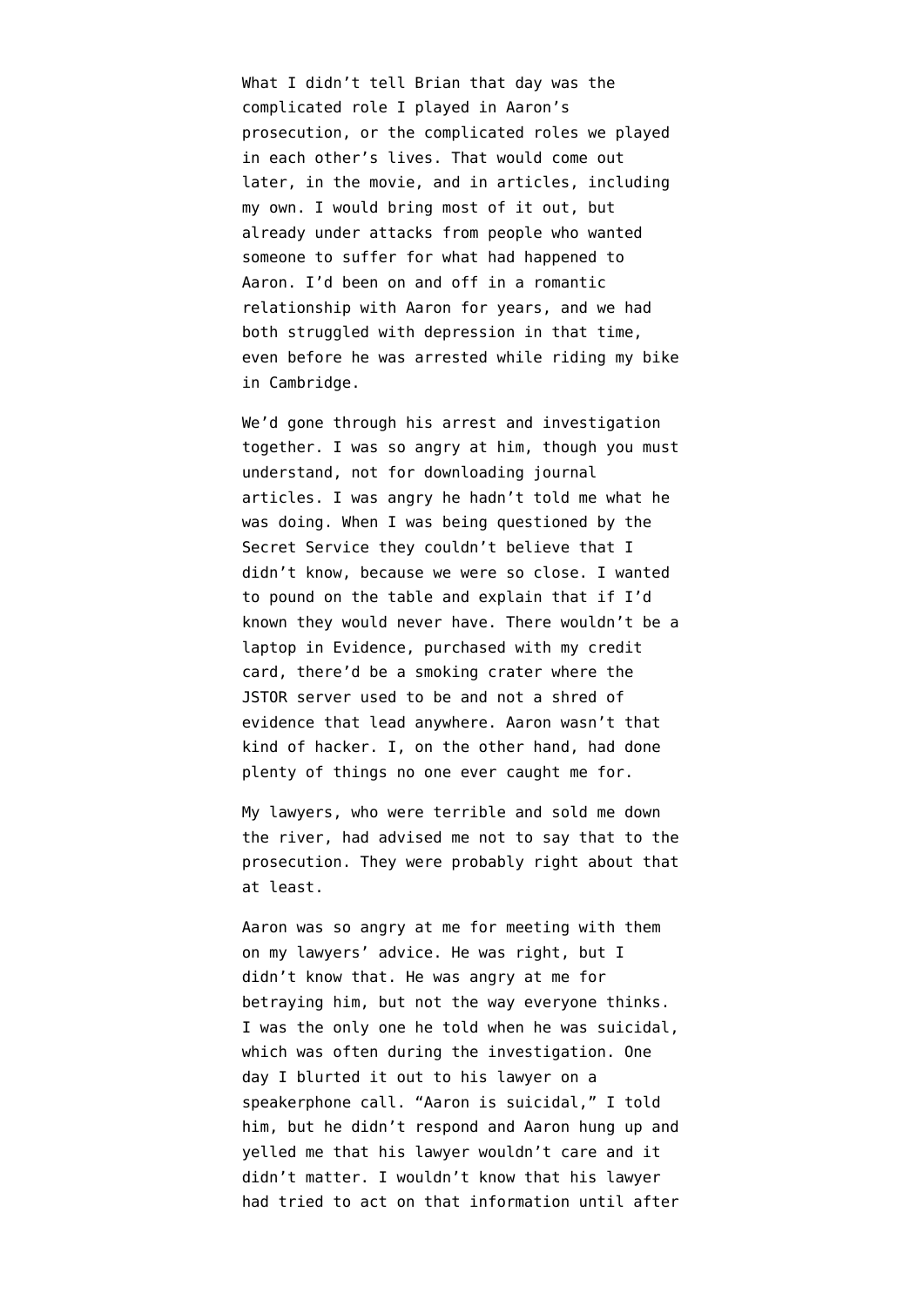Aaron died.

My life with Aaron started at the same time that my spinal problems started, and started with the loss of control of my hands and daily migraines. Just as my marriage collapsed, my body also started to collpase. In 2008 when the first MRI came back, the specialists explained that I could maybe control symptoms with physical therapy, Botox injections, and cortisone injected into my spinal neck, but that very little could be done for me, and when I had surgery, I'd lose mobility. That I would suffer a decline and my body would fail and that it would be terribly painful. "Maybe," I was told. "Someone will invent a prosthetic."

Ten years later, thousands of miles away in a country with more mercy for the ill, I was fired from my job, and waiting for that prosthetic to be inserted into three sections of my cervical spine, all while the crowd was trying to move into my mind.

Recovery was not easy. I had to cross Paris on the metro and take a train home, and it was a shockingly painful experience, even for someone as familiar with pain as I was. For the next weeks, I would patiently get up and reach up on the walls to feel them and push myself along. I'd shuffle my way along the edges of my room, trying to balance, trying to move. I didn't have adequate pain medication, complained, and then I had too much. I became physically dependent on Fentanyl, and then wrote about [the withdrawal](https://medium.com/@quinnnorton/first-person-opioid-withdrawal-50906fa98a9f).

I handed my Twitter account over to a group of friends for my recovery period, and they tweeted the details of my post-operative condition. "Every time I lose a follower, an angel gets its wings," I joked with them. I was already retreating from the world, as I had when strangers had spent their time telling me I'd killed my beloved.

The weeks passed. I talked to a few publications, but no one wanted to be seen with me. I felt like an unperson. My throat would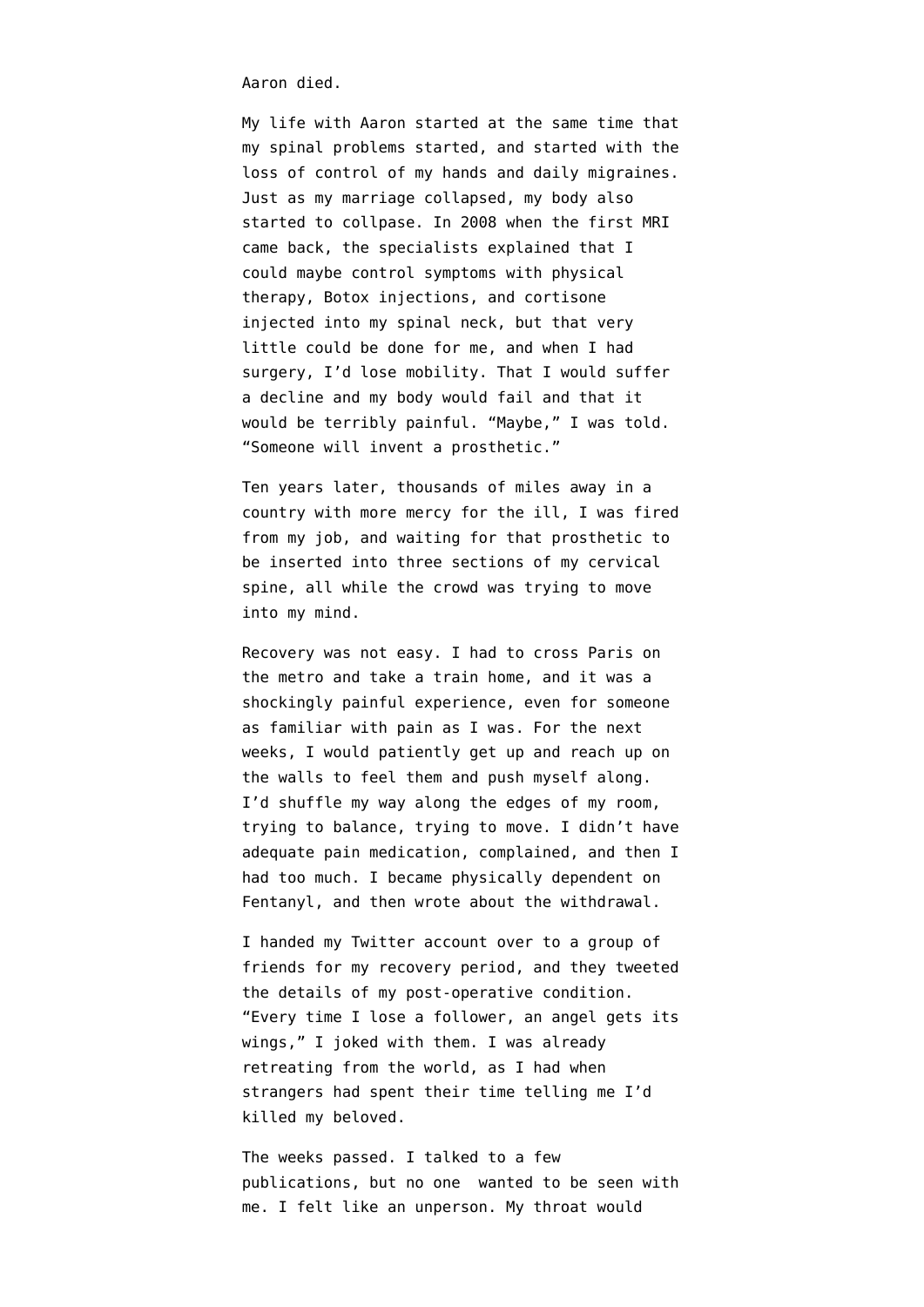tighten until it felt like I would choke, just sitting there. I was fighting to get my body back, and fighting the memories of being a pariah for all of my childhood. It had all welled up and poured over my psyche after the *Times*, along with the inadequacy I felt at not being able to save Aaron. I was barely keeping my grip on reality. I still had support on Patreon, which was both shocking and intimidating. I felt like I couldn't produce, I felt broken down completely, and unsure how to rebuild myself, physically, mentally, or emotionally.

And then, a ray of hope. Out of the blue, a publication I dearly love offered me a column. It sounded like it would be coming home, and I said yes. They told me whom I would talk to next in the process to brought on board, and then there were no more mails. They ghosted me. I wrote and wrote asking for the next steps, and they simply never wrote back. I never learned why.

Some little thing in me snapped after that. It was too much. I fought back thoughts of suicide on a daily basis. I talked them through with friends and my partner, and defanged them, but always temporarily.

I was fighting my worst depression in years, and I was using everything I knew to fight it. I was exercising and doing mental work and trying to manage my sleep, but my PTSD was also out of control. I was dreaming every night of fights with Aaron, Occupy camp evictions, seeing my dead father's body, being visited by all the people who had died, and sometimes just straight up monsters chasing and killing my people, both alive and dead. It had progressed to hallucinations that lasted up to a few minutes after I'd wake up. I'd bat at the air, fighting demons my mind dreamt of, until I realized what was happening, and stopped. I apologized when I woke up my partner.

When I'd dealt with every self-harming thought as well as I could cognitively, they retreated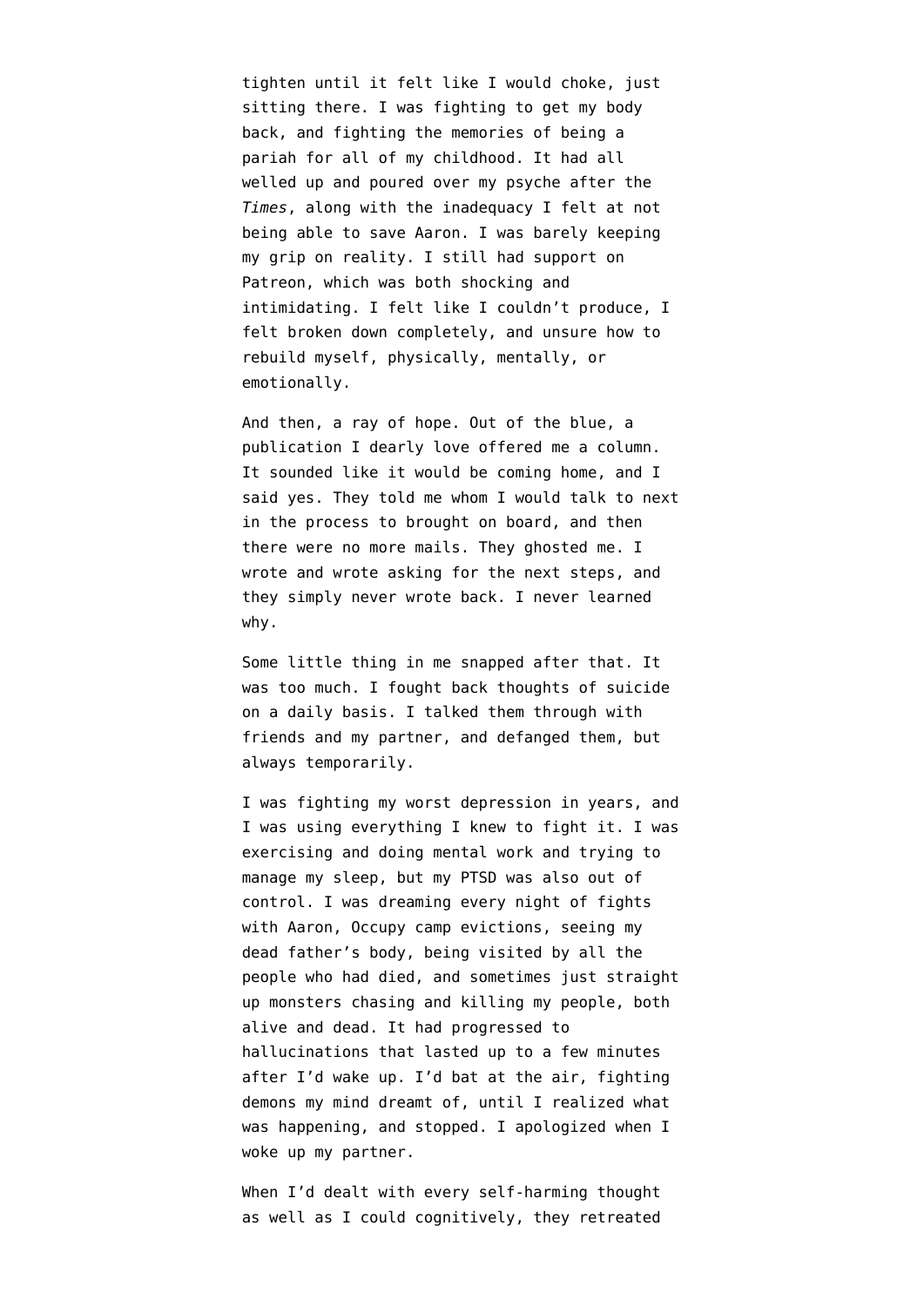into urges, a feeling like my body would just act on its own, however I might fight it. I became scared to walk across bridges. I tried to not be alone too much. I hated feeling like a burden, I hated feeling like I couldn't do or be anything helpful or productive for the world, but I had hung on, until the day came when I couldn't.

I didn't trust myself anymore. I walked over to the bus stop, and caught the last bus of the night that would take me to the Emergency Room. When they asked me why I had come, I said I was afraid I was going to hurt myself.

They asked me to sit down and before long had a staff psychiatrist talk to me. He spoke some English, but not well. He asked what had happened, and why I was feeling so bad, and I started to tell him about Twitter and the New York Times. I stopped, realizing that he didn't understand much about this crazy story and I was going to get the wrong diagnosis if I wasn't careful. I called my partner, and put him on the phone to explain in French.

I watched the psychiatrist. He was an older man with a trace of corrected cleft palate. This comforted me in ways hard to explain. He'd known pain, and flaws, and problems with society. He couldn't really understand me or my world, but I knew he could understand the pain of being different, of people being thoughtless. He nodded with the phone to his ear and ask questions, and eventually handed my phone back to me. He suggested I take a bed in the hospital for the night.

My trust was not misplaced. Over the next few days we never had much of a real conversation, but he listened and tried to help.

I was admitted to the psych ward that night. It was not a great experience for me, but it was safe. And more than anything I felt like I'd pulled the emergency cord on my life. I'd stopped the whole train, just to say, I need help, I need something to change. I'm not going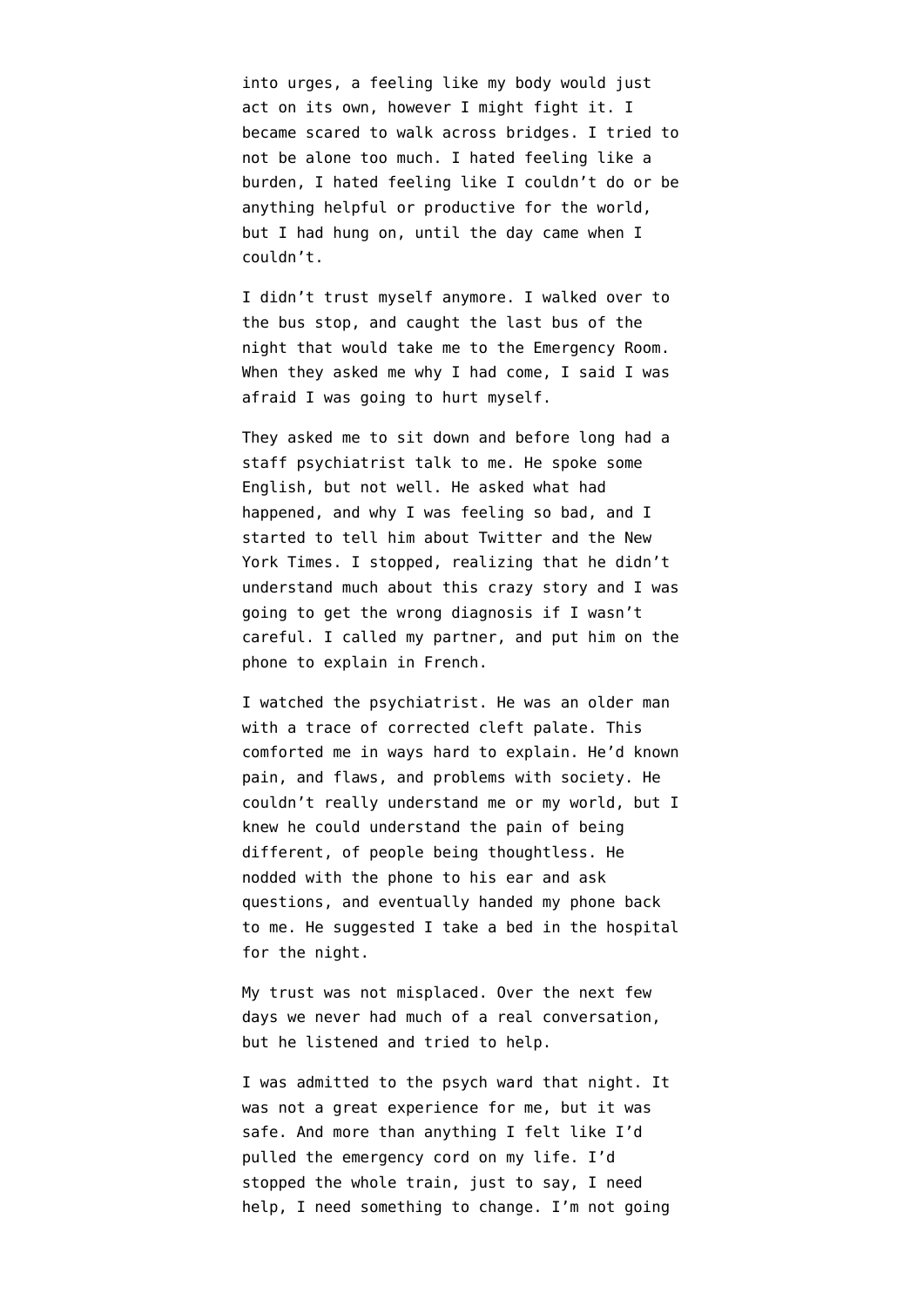to survive this without help. I spent two days there, stabilizing and trying to figure out a long terms plan for care. It didn't work out. Luxembourg, which had so wonderfully cared for me when it came to my spine, has next to nothing in terms of mental health care options. The only care they would pay for outside of the country was inpatient. A former NHS psychologist who had recently moved to Luxembourg was found to talked to me a few hours while I was in the ward, but there was no option to see her later.

Still, the few hours did help.

I went home two days later, in the strange and liminal mood that comes after you've done something that changes everything. Everything was a different color. I wasn't better, but I had nothing on my to do list but survive.

I went back to America, where I knew I could see providers, but for a lot of money. I passed the hat — and old school gofundme — to pay for a couple months of therapy and a visit with a creative, young, and damn expensive psychiatrist. I walked into his office with a twenty-year history of drugs which either had unlivable side effects or hadn't worked on my depression and PTSD. He took it, read through it, and said "You've taken all the drugs."

I talked about the night terrors, which I never had before. He prescribed me a hypertension drug, which somehow someone realized controls PTSD related night terrors in overly high doses. I had to ramp up over six weeks, but I did. The night terrors aren't completely gone, but they're much reduced, and the hallucinations have almost disappeared. It was the second time a drug had actually helped me mentally, the first being taking Trazodone to help me with lifelong insomnia.

But controlling the wider PTSD and depression symptoms wasn't working. I sought out more group therapy as well as one-on-one, and started a short term treatment with ketamine in hopes that it would control my depression. I tried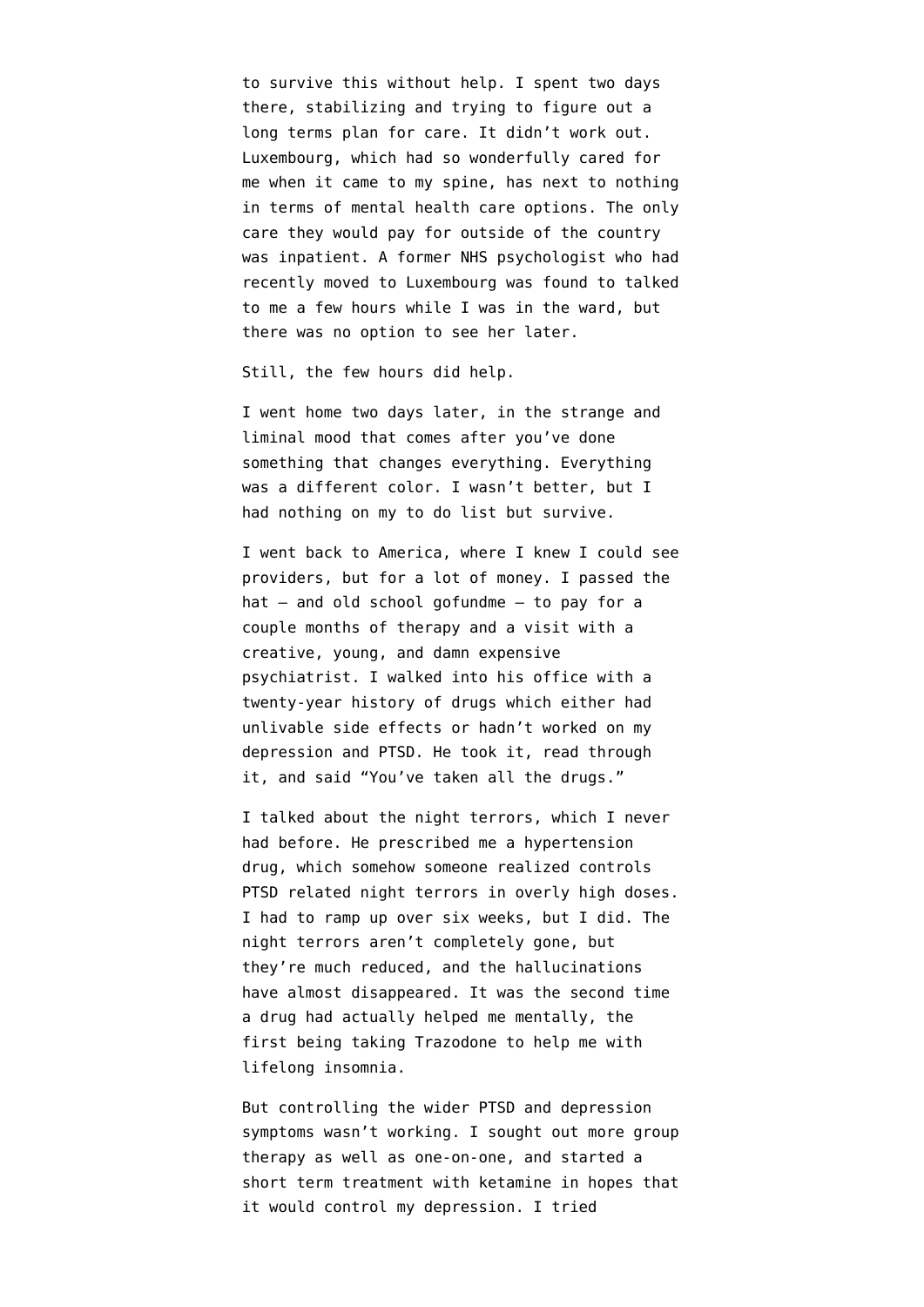everything I could at the beginning of 2019.

It didn't work. It wasn't a total failure, my sleeping was better, but I was still struggling to live. I felt like I gave it all I could.

When I came back home everything was quiet, around me, and in my head. I felt allowed to do anything I wanted to get better, what was left? Who could say anything to me? I figured if I wanted to run off to a forest and drop acid to get better, so be it, I was going to do whatever I wanted. I had tried everything. I read the studies, saw so many clinicians, read books, tried apps, even taught myself a fair bit of neurology. I was allowed whatever I wanted at this point. I was allowed to call myself treatment resistant.

I didn't run off to the forest and drop acid, that was mostly theoretical, I don't even know how to buy acid. But I felt better thinking I could if I wanted to.

I started a new drug prescribed to me by a pschiatrist, new enough that it had to be brought in from France and wasn't cover by my national insurance. Maybe it helped, I don't know. It gave me migraines again, which we tried to control through more Botox and other drugs including heavy duty NSAIDs and triptans.

I let the days go by, mostly. I cooked and helped people where I could, I wrote when I was able. I felt time slipping away with panic again, just as I had when my hands stopped worked and every day was full of physical pain. There were ups and downs, but for a while, it seemed to be getting better. My doctor thought it was the new drug, I was not so sure. Trying to understand this stuff makes the three body problem look like child's play. Controlling one variable is a fun game researchers play, while clinicians laugh at their theories. In the real world, you still have to throw things at the wall, and hope.

I started declining again. I stopped writing, and hated myself for it. I began reaching for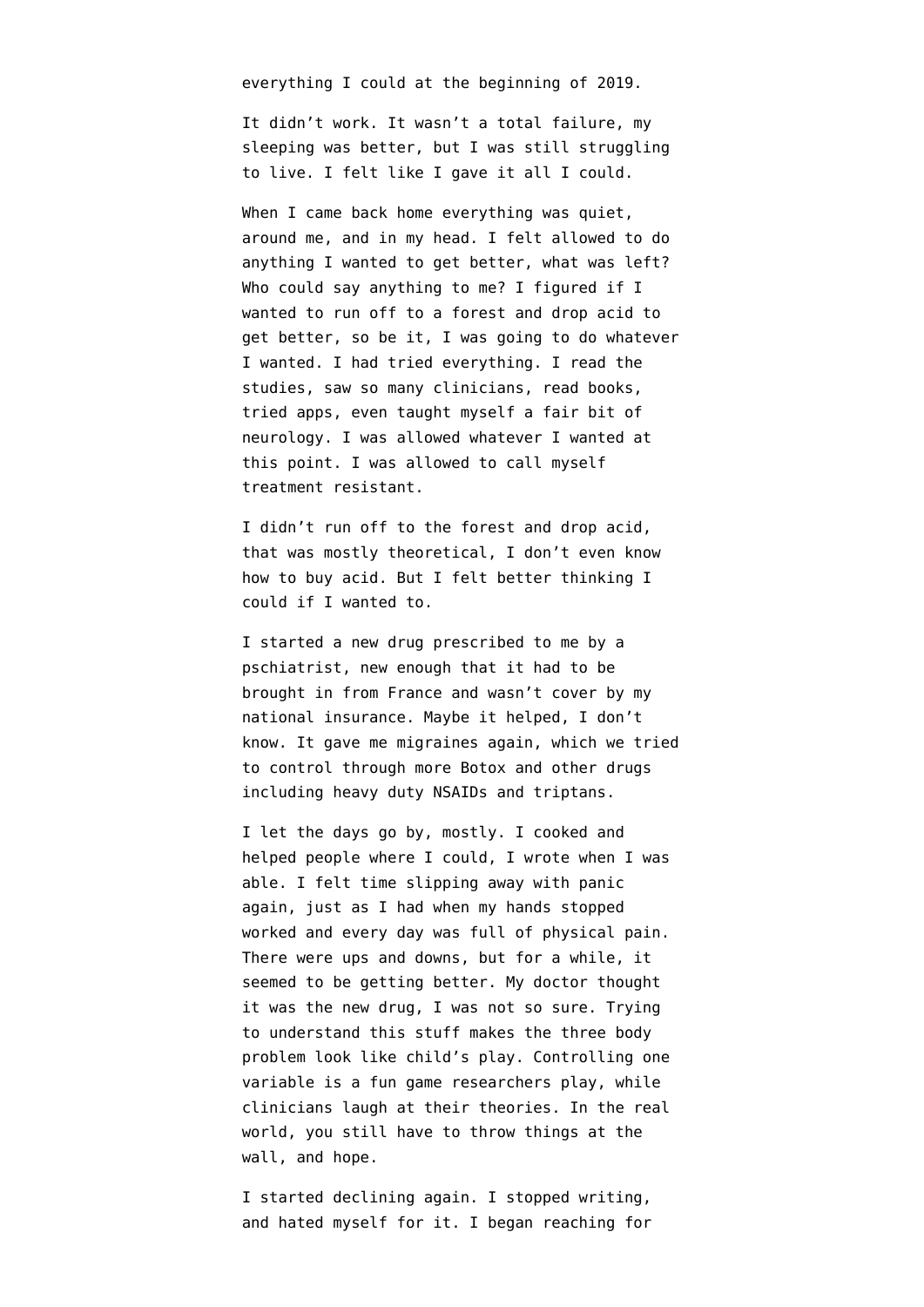anything — exercising, meditation, but everything just got worse. I went back on sleep medication, and upped my antidepressant, figuring I'll just live with the migraines. I went looking for more ideas, more research, more anecdotes. The familiar gift of desperation was back, accompanied by the fireworks that heralded 2020.

I am out here on the peculiar edge of human experience: the hate of the crowd, in a peculiar era where the crowd can kill you and you still find yourself untouched, alive, and ill-equipped for this life.

Looking for ideas in one thing after another, I found research about holocaust survivors who, having told their story, started doing better. Their physical and mental health improved after they stopped holding in the stories of what happened and how awful it was. I looked at my blown deadlines, and my loving partner, my hesitant career, and all these secrets I was keeping about how much it hurt to get hated and driven out of my career, and I thought, well, what the hell do I have to lose? So here I am, saying what it's like to try to rebuild a life after a cancelling, and so far, largely failing.

I've been harassed on the internet most of my life, but it has tried to kill me twice, a kind of civic death absent stockades or end dates. It nearly succeeded both times. Some days I'm still shocked by the absurdity of still being alive.

The first piece I was going to write for the Times was about how human proclivities and network math work together to sort us into strange crowds, and how hard they can be to escape from. It's still here, on this hard drive, almost finished for years. I look at it occasionally, but I can't find the strength in my fingers and mind to tie up its loose ends. I am one of those loose ends now. Every day is hard.